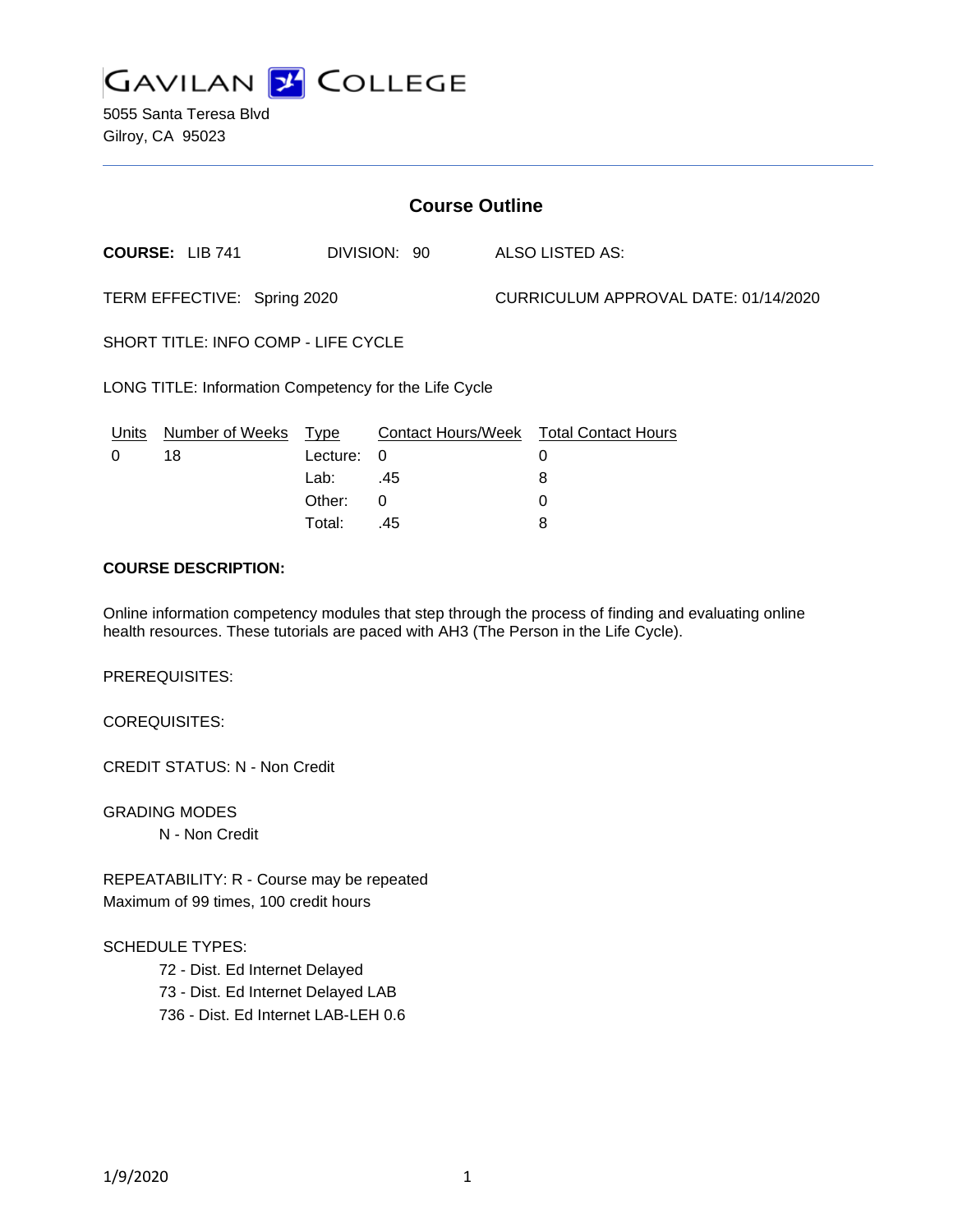## **STUDENT LEARNING OUTCOMES:**

By the end of this course, a student should:

1. Recognize and correctly use terminology that applies to the storing and retrieval of information.

2. Distinguish among databases for various formats such as books, periodicals, and online resources.

3. Design and modify search strategies, and evaluate search results.

4. Write complete citations in standard APA format.

### **CONTENT, STUDENT PERFORMANCE OBJECTIVES, OUT-OF-CLASS ASSIGNMENTS**

Curriculum Approval Date: 01/14/2020 1 Hours Overview of the online environment and the terminology used for information retrieval. 5 Hours Introduction and practice with the various online databases, what each type covers, how to search each one, and how to evaluate results. 2 Hours Introduction and practice writing complete citations in standard APA format for a bibliography.

## **METHODS OF INSTRUCTION:**

Online modules

#### **METHODS OF EVALUATION:**

Objective examinations Percent of total grade: 60.00 % Evaluation Description: Quiz following each module or portion of module. Writing assignments Percent of total grade: 20.00 % Prepare correct APA bibliography Other methods of evaluation Percent of total grade: 10.00 %

## **REPRESENTATIVE TEXTBOOKS:**

Textbook not required.